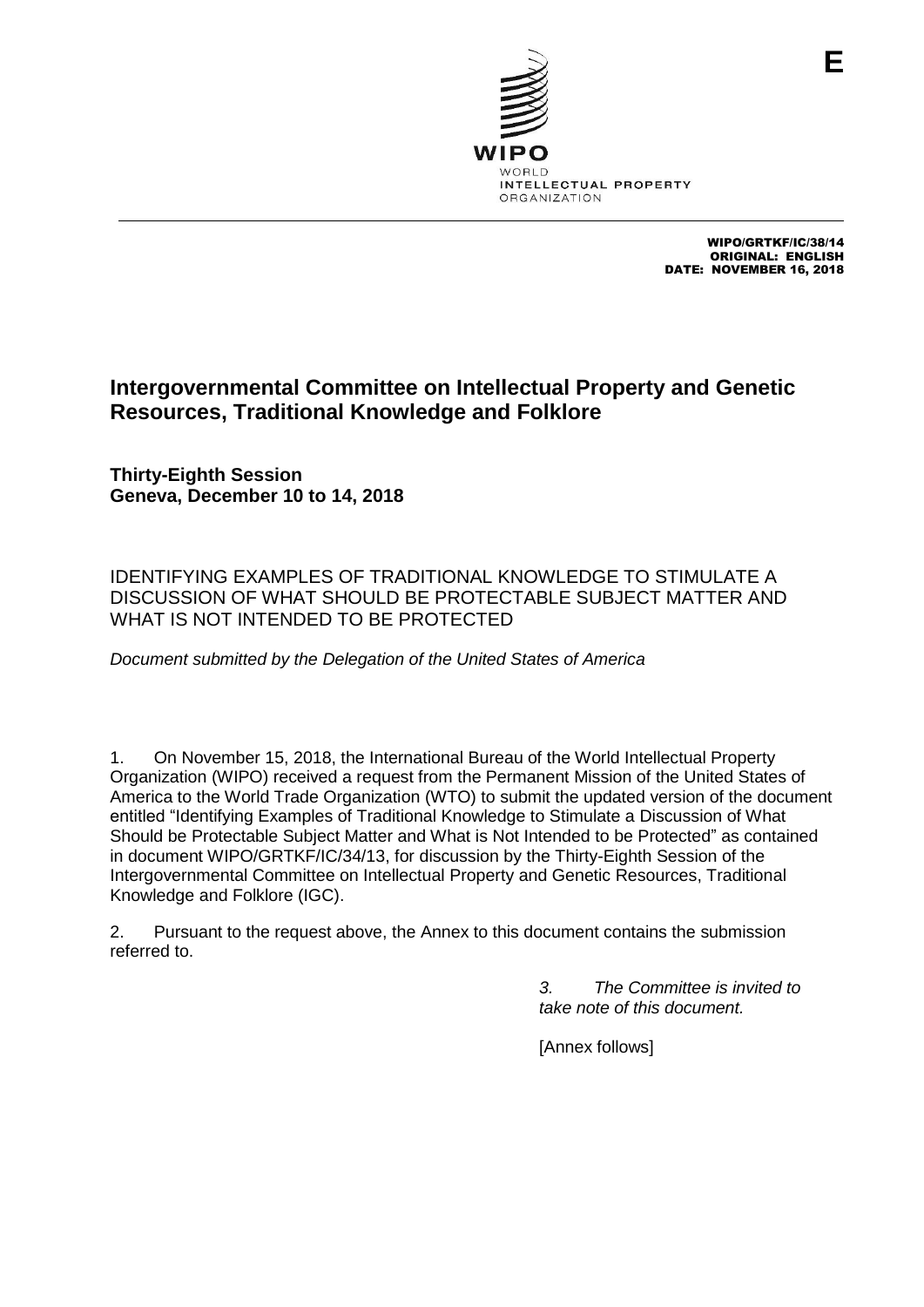## **IDENTIFYING EXAMPLES OF TRADITIONAL KNOWLEDGE TO STIMULATE A DISCUSSION OF WHAT SHOULD BE PROTECTABLE SUBJECT MATTER AND WHAT IS NOT INTENDED TO BE PROTECTED**

## I. INTRODUCTION

The objective of the WIPO IGC is to reach an agreement on an international legal instrument(s) relating to intellectual property that will ensure the balanced and effective protection of genetic resources, traditional knowledge (TK) and traditional cultural expressions (TCEs). In advancing its work, the Committee is expected to use an "evidence-based approach, including studies and examples of national experiences, including domestic legislation and examples of protectable subject matter and subject matter that is not intended to be protected."

The WIPO IGC mandate requires Members to place a primary focus on reaching a common understanding on core issues, including what TK is entitled to protection at an international level and what TK is not meant to be protected.

This paper is intended to contribute toward a common understanding by identifying some of the many well-known products and activities based on traditional knowledge in order to facilitate a discussion on which TK should be protected and what should be available for all to make and use without restriction. Below are a few examples, which may be considered in the context of a draft international legal instrument and alternatives.

II. WELL-KNOWN PRODUCTS AND ACTIVITIES ROOTED IN TRADITIONAL KNOWLEDGE

**Syringes**: Syringes are an important medical instrument that allows fluid to be injected or withdrawn from the human body. Although Alexander Wood of Scotland was credited for inventing the syringe in 1853, it was in fact native North Americans who long before that used a primitive syringe composed of a bird bone to inject medicine into the skin as well as to clean or irrigate wounds.<sup>1</sup> One end of the bird bone would be sharpened and serve as a needle, while the other end would be connected to a small animal bladder containing the medicine.<sup>2</sup> Native South Americans would also use a similar type of syringe, but would employ a rubber bulb instead of an animal bladder to hold the medication.<sup>3</sup> This was known as the first rubber-bulb syringe.

**Popcorn:** Although mostly consumed in the U.S., popcorn is famous throughout the world. In 2015 alone, approximately 1.2 billion pounds of popcorn were sold worldwide.<sup>4</sup> Although popcorn's exact origins are not certain, it has existed for thousands of years. Popcorn dating from approximately 3500 BCE was discovered by archaeologists in the Bat Cave in New Mexico in 1948.<sup>5</sup> Remnants of popcorn were also found in ancient Peruvian tombs used as early as 6700 years ago. $6$  Lastly, accounts from French explorers during the 17<sup>h</sup> century in North America indicate they witnessed Iroquois tribes (a native North American indigenous group) placing corn kernels inside vessels that contained heated sand.<sup>7</sup> They noticed that when

<sup>1</sup> Encyclopedia of American Indian Contributions to the World: 15,000 Years of Inventions and Innovations 257 (Emory Dean Keoke & Kay Marie Porterfield eds., Facts on File, Inc., 2003).<br><sup>2</sup> Id.

 $3$  Id.

<sup>4</sup> [http://www.popcorn.org/Facts-Fun/Industry-Facts.](http://www.popcorn.org/Facts-Fun/Industry-Facts)

<sup>5</sup>[http://www.popcorn.org/Facts-Fun/History-of-Popcorn/Early-History-of-Popcorn.](http://www.popcorn.org/Facts-Fun/History-of-Popcorn/Early-History-of-Popcorn)

<sup>6</sup> [http://www.history.com/news/popcorn-was-popular-in-ancient-peru-discovery-suggests.](http://www.history.com/news/popcorn-was-popular-in-ancient-peru-discovery-suggests)

<sup>7</sup> [https://www.nal.usda.gov/exhibits/speccoll/exhibits/show/popcorn/europeans-meet-popcorn.](https://www.nal.usda.gov/exhibits/speccoll/exhibits/show/popcorn/europeans-meet-popcorn)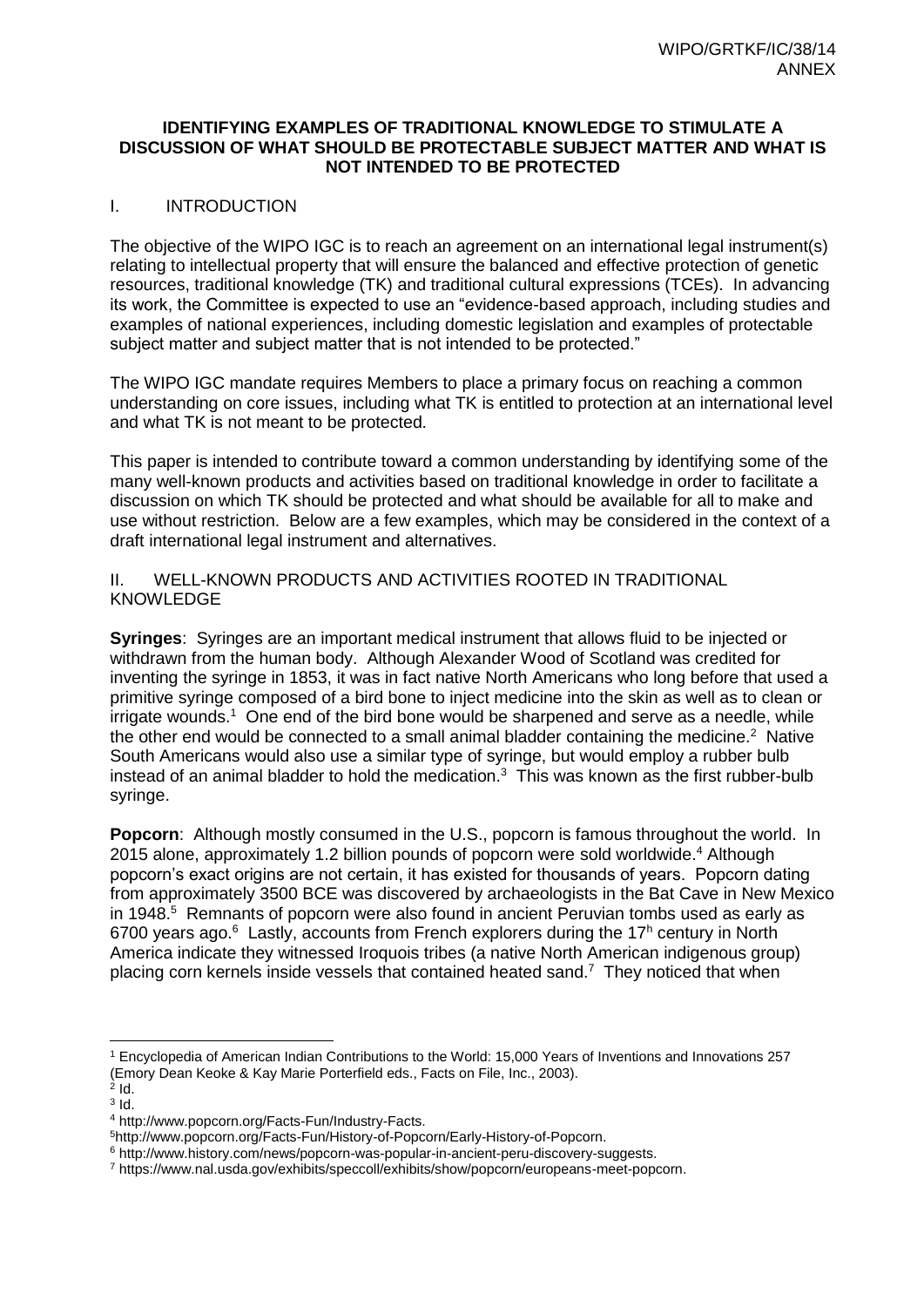enough heat was applied to the kernels, the kernels would pop and form what we now call popcorn.<sup>8</sup>

**Football:** Football (or soccer in the U.S.) is the world's most popular sport. Played by over 240 million people in over 200 countries today, football has existed since the second and third centuries BC when the ancient Chinese first used it as a military training exercise.<sup>9</sup> Known to the Chinese during the Han Dynasty as Tsu' Chu, the sport was played with a leather ball stuffed with feathers and hair.<sup>10</sup> Chinese soldiers would kick the ball through a 30-40 cm opening in a net affixed between two bamboo canes.<sup>11</sup> In one form of the exercise, players only used their feet, chest, back and shoulders while use of the hands was illegal.<sup>12</sup> Another version of football, known as Kemari, was played by the Japanese 500-600 years later.<sup>13</sup> In Kemari, players passed a ball around a circle without letting it touch the ground.<sup>14</sup> In the U.S., native North Americans during the 17<sup>th</sup> century played a version of football known as *Pasuckuakohowog*, which means "they gather to play ball with the foot." <sup>15</sup>

**Anesthetics:** Anesthetics are widely-used drugs used to prevent or reduce pain during surgery. Today, surgeons employ local or general anesthesia. Local anesthetics temporarily block pain in a particular location on the body. General anesthetics, on the other hand, render the patient unconsciousness while undergoing surgery. Although credit is given to Dr. William T.G. Morton for performing the first surgery using modern anesthesia in 1846 using ether,<sup>16</sup> evidence exists that the ancient Incas around 1000 AD used the leaves of a coca plant (*Erythroxylon coca*) as an anesthetic while performing a cranial surgery known as trepanation.<sup>17</sup> The coca leaves would be chewed and then placed on the operative area as a local anesthetic.<sup>18</sup> The Incas would use maize alcohol and tobacco as an alternative anesthetic.<sup>19</sup>

**Surfing**: Surfing is a well-known water sport that entails "surfers" standing on boards and riding waves ranging from a few feet to over 50 feet in height. The earliest evidence of surfing dates back three thousand years ago when fishermen in Western Polynesia would sit on a plank and ride waves to the shore as an efficient way to bring their catch from the sea.<sup>20</sup> Others argue that surfing goes back even further - to 2000 BC - when the ancient Polynesians and Pacific Islanders used it as a form of recreation.<sup>21</sup> As these communities migrated east towards Hawaii by 400 AD, they likely took the knowledge of basic surfing with them.<sup>22</sup> By the 1800s, Hawaiians perfected the art of surfing and left a lasting impression on European explorers and others who marveled at their "wave riding" or "surf riding."<sup>23</sup>

<sup>23</sup> Id.

 $\overline{8}$  [Id.](https://www.nal.usda.gov/exhibits/speccoll/exhibits/show/popcorn/europeans-meet-popcorn)

<sup>9</sup> [http://www.fifa.com/about-fifa/who-we-are/the-game/.](http://www.fifa.com/about-fifa/who-we-are/the-game/)

 $10$  Id.

<sup>11</sup> Id.

 $12$  Id.

 $13$  Id.

 $14$  Id.

<sup>15</sup> [http://historyoffootballreally.blogspot.com/2009/09/american-indians-and-pasuckuakohowog.html.](http://historyoffootballreally.blogspot.com/2009/09/american-indians-and-pasuckuakohowog.html)

<sup>16</sup> Basics of Anesthesia 5 (Ronald D. Miller & Manuel C. Pardo eds., 2011).

<sup>&</sup>lt;sup>17</sup> Anesthetic Toxicity 107 (Susan A. Rice & Kevin Fish eds., Raven Press 1994).

 $18$  Id.

<sup>19</sup> [http://news.nationalgeographic.com/news/2008/05/080512-inca-skulls.html.](http://news.nationalgeographic.com/news/2008/05/080512-inca-skulls.html)

<sup>20</sup> [http://iml.jou.ufl.edu/projects/spring04/britton/history.htm.](http://iml.jou.ufl.edu/projects/spring04/britton/history.htm)

<sup>&</sup>lt;sup>21</sup> Ben Finney & James D. Houston, Surfing – A History of the Ancient Hawaiian Sport, 21 (Pomegranate Artbooks 1996).

 $22$  Id.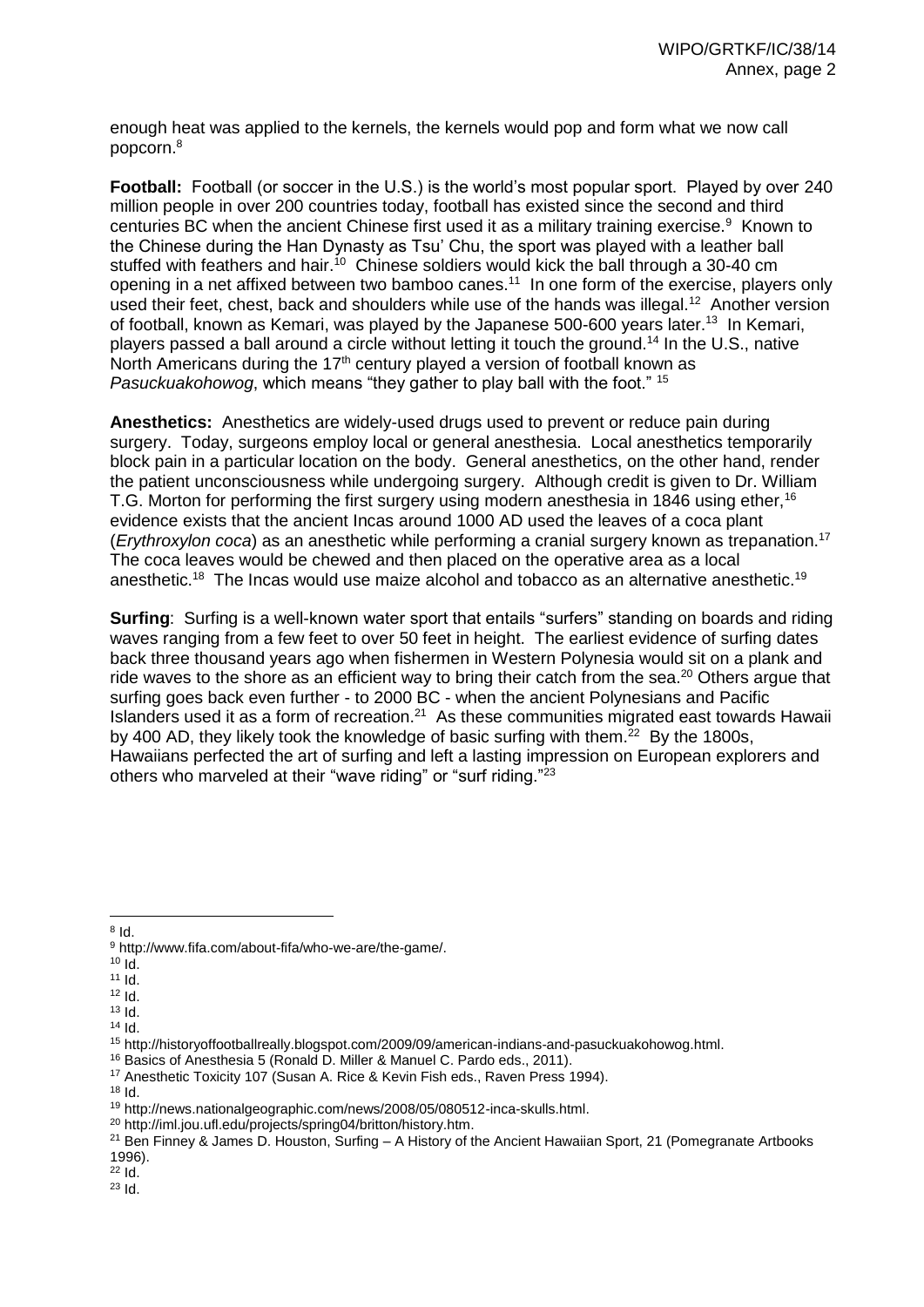**Chocolate**: Chocolate is one of the world's most widely-consumed products and has been popular for centuries. In 2014 alone, world chocolate revenue reached approximately \$117 U.S. billion.<sup>24</sup> Chocolate was first cultivated for use in a beverage discovered by the ancient Mayans and Aztecs, who developed a way to ferment, roast and grind cacao beans found in local rainforests into a paste.<sup>25</sup> The cacao paste was then mixed with water, vanilla, honey, chili peppers and other spices.<sup>26</sup> The resulting concoction, called *chocotal*, was a chocolatey beverage that the ancient Mayans and Aztecs found to improve mood, alertness, and romance.<sup>27</sup> The Aztec Emperor Montezuma was rumored to drink 50 cups of *chocotal* a day. It was not until 1828 that solid chocolate was created from cocoa butter. $^{28}$ 

**Antibiotics**: Antibiotics are drugs that prevent or limit bacterial infections. They are commonly used to treat illnesses such as the whooping cough, strep throat and ear, sinus, and urinary tract infections.<sup>29</sup> Similar to how modern antibiotics work, pre-Columbian Aztecs discovered that the sap of the maguey plant (*Agave americana*) prevented infection and was used to treat wounds.<sup>30</sup> Sometimes Aztec doctors would add salt to the maguey sap to increase effectiveness.<sup>31</sup> Another pre-Columbian indigenous group called the Makah in modern Washington State utilized yarrow, which is from the *Achillea millefolium* plant, as an antibiotic.<sup>32</sup>

**Tea**: Tea is among the most popular drinks in the world. Some analysts value the worldwide tea market at approximately \$40 billion (U.S.).<sup>33</sup> The exact origin of tea is unknown, but some historians place its beginnings in ancient China when Emperor Shen Nung discovered it in 2737 BC when tea leaves accidently fell in his cup of boiling water. After drinking the resulting mixture, the Emperor noticed its revitalizing qualities.<sup>34</sup> As China developed into a tea culture, its medicinal effects and refreshing qualities became widely-known.<sup>35</sup> Some evidence also exists that tea could have originated in ancient Tibet or Northern India.<sup>36</sup>

**Coffee**: Coffee is perhaps the world's most widely-consumed beverage. Statistics show that the U.S. citizens consume an average of 3.1 cups per day.<sup>37</sup> Although today it is produced in over 50 countries, coffee has existed for thousands of years. Some attribute its origin to a goat herder in Ethiopia named Kaldi, who noticed his goats extremely energetic one day after eating the red fruit of a coffee plant.<sup>38</sup> Kaldi became curious and ate some of the fruit himself, noticing it too made him feel more alert.<sup>39</sup> The legend goes that he shared the fruit with a monk who was having difficulty staying awake during prayers.<sup>40</sup>

 $\overline{a}$  $^{24}$ A Taste of the Future, The trends that could Transform the Chocolate Industry, 3 (June 2014 KPMG International). <sup>25</sup> [http://www.history.com/news/hungry-history/the-sweet-history-of-chocolate.](http://www.history.com/news/hungry-history/the-sweet-history-of-chocolate)

<sup>26</sup> Id.

 $27 \overline{1d}$ .

<sup>&</sup>lt;sup>28</sup> Christopher Klein, The Sweet History of Chocolate[, http://www.history.com/news/hungry-history/the-sweet-history](http://www.history.com/news/hungry-history/the-sweet-history-of-chocolate)[of-chocolate.](http://www.history.com/news/hungry-history/the-sweet-history-of-chocolate)

<sup>29</sup> [http://www.cdc.gov/getsmart/community/about/should-know.html.](http://www.cdc.gov/getsmart/community/about/should-know.html)

<sup>30</sup> Encyclopedia of American Indian Contributions to the World: 15,000 Years of Inventions and Innovations, *supra*  note 1, at 15.

<sup>31</sup> Id.

<sup>32</sup> Id.

<sup>33</sup> [http://fortune.com/2015/06/05/davids-tea-ipo/.](http://fortune.com/2015/06/05/davids-tea-ipo/)

<sup>34</sup> [http://www.mightyleaf.com/history-of-tea/.](http://www.mightyleaf.com/history-of-tea/)

<sup>35</sup>[http://www.china.org.cn/learning\\_chinese/Chinese\\_tea/2011-07/15/content\\_22999489.htm.](http://www.china.org.cn/learning_chinese/Chinese_tea/2011-07/15/content_22999489.htm)

<sup>36</sup> Id.

<sup>37</sup> [https://www.hsph.harvard.edu/news/multimedia-article/facts/.](https://www.hsph.harvard.edu/news/multimedia-article/facts/)

<sup>38</sup> Stories Behind Everyday Things 76 (Jane Polley ed., Reader's Digest, 1980).

 $39$  Id.

<sup>40</sup> Id.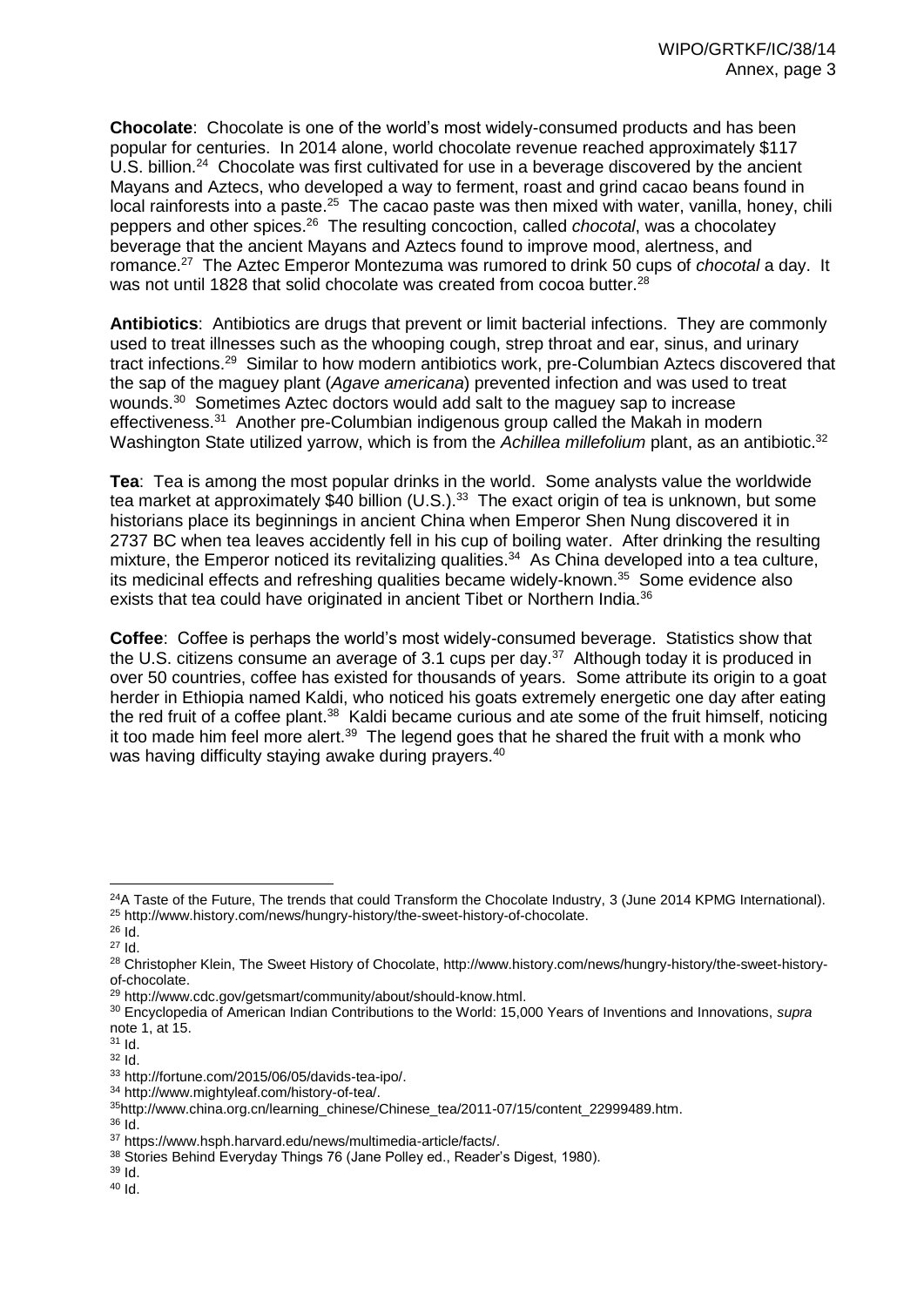**Chewing Gum**: Chewing gum is another product whose origins can be traced back to indigenous peoples. Pre-Columbian Mayans used to chew on natural gum known as chicle, a substance extracted from the sapodilla tree,<sup>41</sup> which is found in southern Mexico and Central America.<sup>42</sup> This was done to satisfy hunger and thirst.<sup>43</sup> These Mayans discovered that when the bark of the sapodilla tree is sliced off or infested with insects, a white milky liquid emerges as a protective layer over the affected area. The resulting substance is chicle latex, the original basis for chewing gum.<sup>44</sup> The Mayans called this chicle *tzictli*, which they thought had a nice texture and sweetness to it.<sup>45</sup> Chicle was not introduced into the U.S. until it was brought over by Mexican General Antonio Lopez de Santa Anna in 1855 after he was exiled by Mexico.<sup>46</sup> In the late 1800s and early 1900s, chicle formed the basis of the chewing gum industry in America.<sup>47</sup>

**Rubber**: Rubber is a vital component of many products, including shoes, adhesives, belts, tires, contact lenses, balls, balloons and toys. Although Charles Goodyear is credited with the discovery of vulcanized rubber, rubber has been known for centuries. When Columbus discovered Hispaniola in 1492, he observed the natives playing with rubber balls.<sup>48</sup> Moreover, in 1615, Friar Juan de Torquemada of the Franciscan order in Mexico spotted indigenous people using latex which they had obtained from rubber trees.<sup>49</sup> These indigenous groups discovered that rubber can be created from the white substance that appears when the stalk of dandelions or milkweed plants is broken.<sup>50</sup> This white fluid is latex, which is the basis of natural rubber.

**Gorgonzola:** Gorgonzola (or Stracchino di Gorgonzola in Italy) is a world-famous cheese made primarily in the Piedmont and Lombardy regions of Italy.<sup>51</sup> It is known for its soft and flaky texture as well as its distinct color.<sup>52</sup> There are several legends of its discovery. One involves a young 15<sup>th</sup> century cheesemaker in Italy who in the middle of his work got distracted and accidently left moist curd overnight in a dank basement.<sup>53</sup> In the morning, he attempted to correct his mistake and mixed the previous night's curd with the morning's new batch. Several weeks later, he noticed that the cheese mixture he had concocted was partially green. Out of curiosity, he tasted the cheese and found it delightful. He then placed sticks inside the cheese to let it air out, allowing it to have a unique look and taste.<sup>54</sup> Another story of how Gorgonzola was created was during Roman times when tired cows migrated from the Alps to the lush pastures of the Po River, near the city of Gorgonzola, Italy.<sup>55</sup> Legend has it that so many of these cows arrived from the mountains that the townspeople created gorgonzola in order to conserve all the milk.<sup>56</sup>

<sup>52</sup> [http://www.cheese.com/gorgonzola/.](http://www.cheese.com/gorgonzola/)

<sup>55</sup> Id.

 <sup>41</sup> [http://www.history.com/news/hungry-history/chew-on-this-the-history-of-gum.](http://www.history.com/news/hungry-history/chew-on-this-the-history-of-gum)

<sup>42</sup> Jennifer P. Matthews, Chicle: The Chewing Gum of the Americas, from the Ancient Maya to William Wrigley, 5 (University of Arizona Press, 2009).

<sup>43</sup> Id. at 6.

 $44$  Id.

 $45$  Id.

<sup>46</sup> Encyclopedia of American Contributions to the World: 15,000 Years of Inventions and Innovations, *supra* note 30, at 55.

<sup>47</sup> Id.

<sup>48</sup> Id. at 285.

 $49$  Id.

<sup>50</sup> Id. at 284.

<sup>51</sup> [http://www.academiabarilla.com/the-italian-food-academy/traditional-cheese/gorgonzola.aspx.](http://www.academiabarilla.com/the-italian-food-academy/traditional-cheese/gorgonzola.aspx)

<sup>53</sup> World Cheese Book 108 (Juliet Harbutt ed., Dorling Kindersley Limited, 2009).

<sup>54</sup> [http://www.academiabarilla.com/the-italian-food-academy/traditional-cheese/gorgonzola.aspx.](http://www.academiabarilla.com/the-italian-food-academy/traditional-cheese/gorgonzola.aspx)

<sup>56</sup> Id.